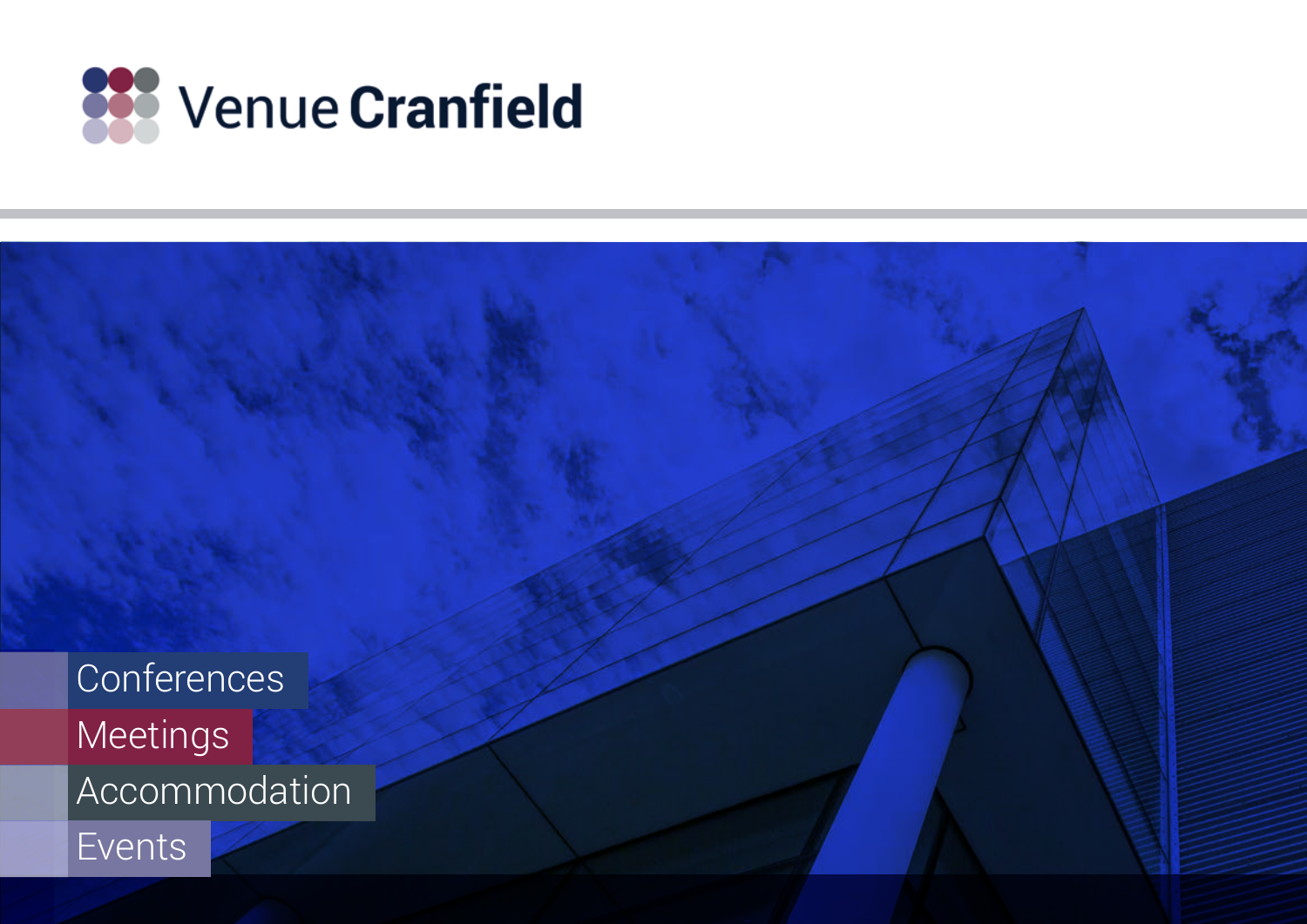## Welcome to **Venue Cranfield**

Whether you are looking to host a small breakfast meeting or an international conference, Venue Cranfield has a facility that will be perfect for your event.

Our venues can offer flexible meeting, lecture, function and exhibition space alongside on-site catering and accommodation. Our largest room will accommodate 250 delegates for a sit-down presentation or we also have exhibition spaces for around 350 delegates.

### **Our venues**

**Cranfield Management Development Centre** (CMDC) CMDC is an executive conference centre hosting 11 fully equipped lecture rooms, and a variety of syndicate rooms. It also benefits from a 186 en-suite bedroom hotel, complete with fitness centre, pool and sauna.

#### **Vincent Building**

Situated in the heart of the campus, this venue offers an exhibition area suitable for 350 delegates, a state-of-the-art auditorium for 250 and seven large meeting rooms. This is an ideal venue for product launches and exhibitions.

#### **Mitchell Hall**

This venue embodies the heritage of Cranfield with displays depicting the history of the University and campus. The main function/conference room can seat up to 200 guests, alongside two meeting rooms and 60 en-suite hotel bedrooms.

We are set in a rural location, close to Junctions 13 and 14 of the M1. **Situated centrally** in the London-Cambridge-Oxford arc, it is the perfect place to bring delegates together from around the country.

**www.venuecranfield.co.uk**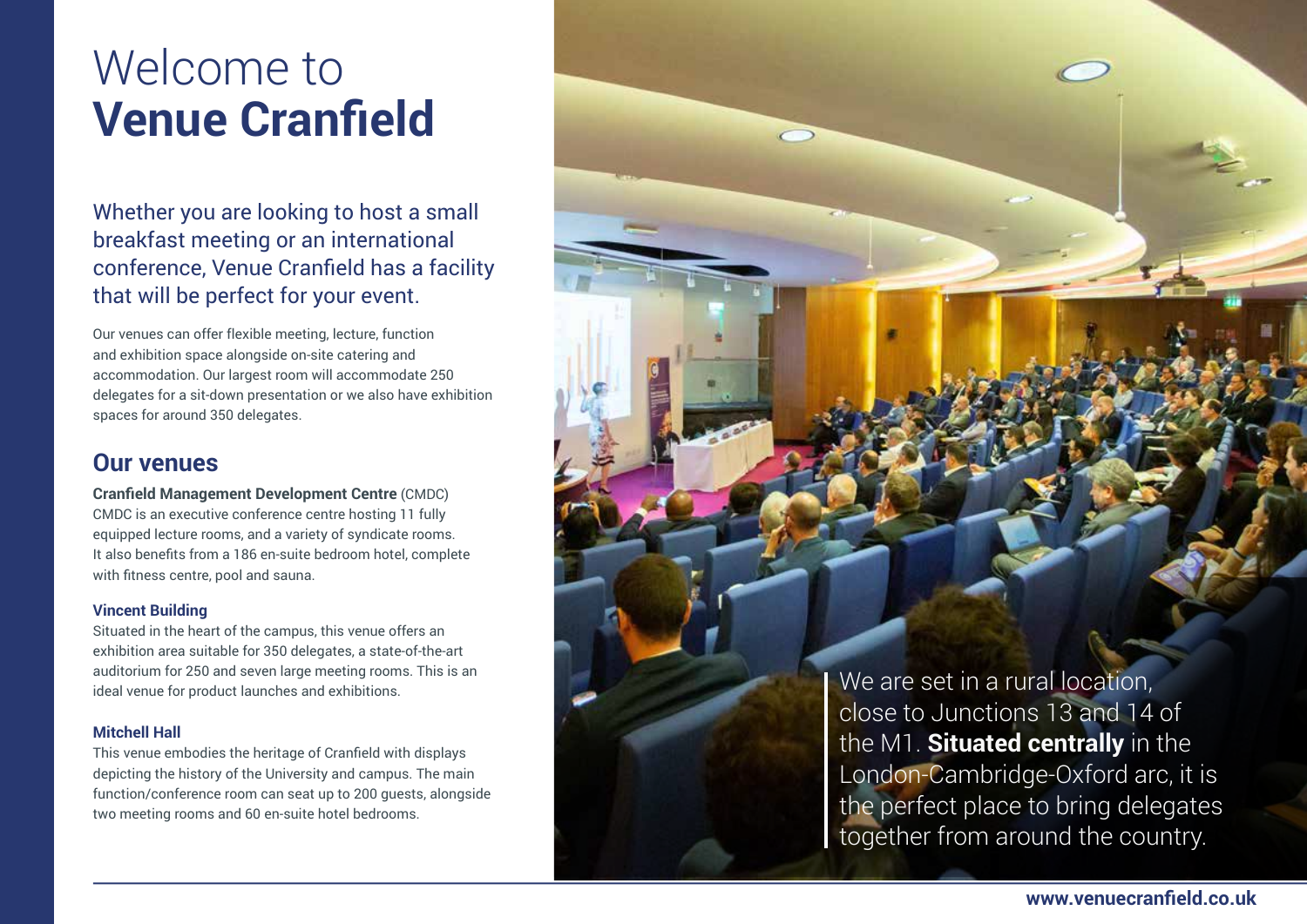## **Cranfield Management Development Centre**

#### **Rooms and facilities**

We can accommodate bookings from small groups of eight delegates right through to a large conference of 100 delegates.

#### **Audio visual equipment**

All lecture rooms are equipped with:

- LCD projectors.
- PC with internet connection.
- Private WiFi connection.
- VGA/HDMI connectivity.
- Visualiser.

In addition to this, lecture room 16 also has a portable microphone system and can be equipped with the Turning Point interactive polling system.

**G** 

#### **Hospitality**

The atrium is a prime place for networking while enjoying much needed refreshment. There are hot beverages, biscuits, cakes, soft drinks and fruit available throughout the day.

The restaurant can offer everything from buffet service to private or themed dinners. Our 24 hour menu is available from the bar. Private dining or functions for up to 200 guests can also be accommodated in our main restaurant or atrium.

#### **Accommodation**

Our 186 en-suite bedrooms in the hotel complex have a modern, fresh feel to them, with air conditioning, tea/coffee making facilities and a work desk in each room.

We also have a fitness centre and swimming pool available to all CMDC delegates.



Venue Cranfield offers the convenience of **purpose designed facilities** and flexible solutions for your conference, meeting, training, accommodation or event requirements.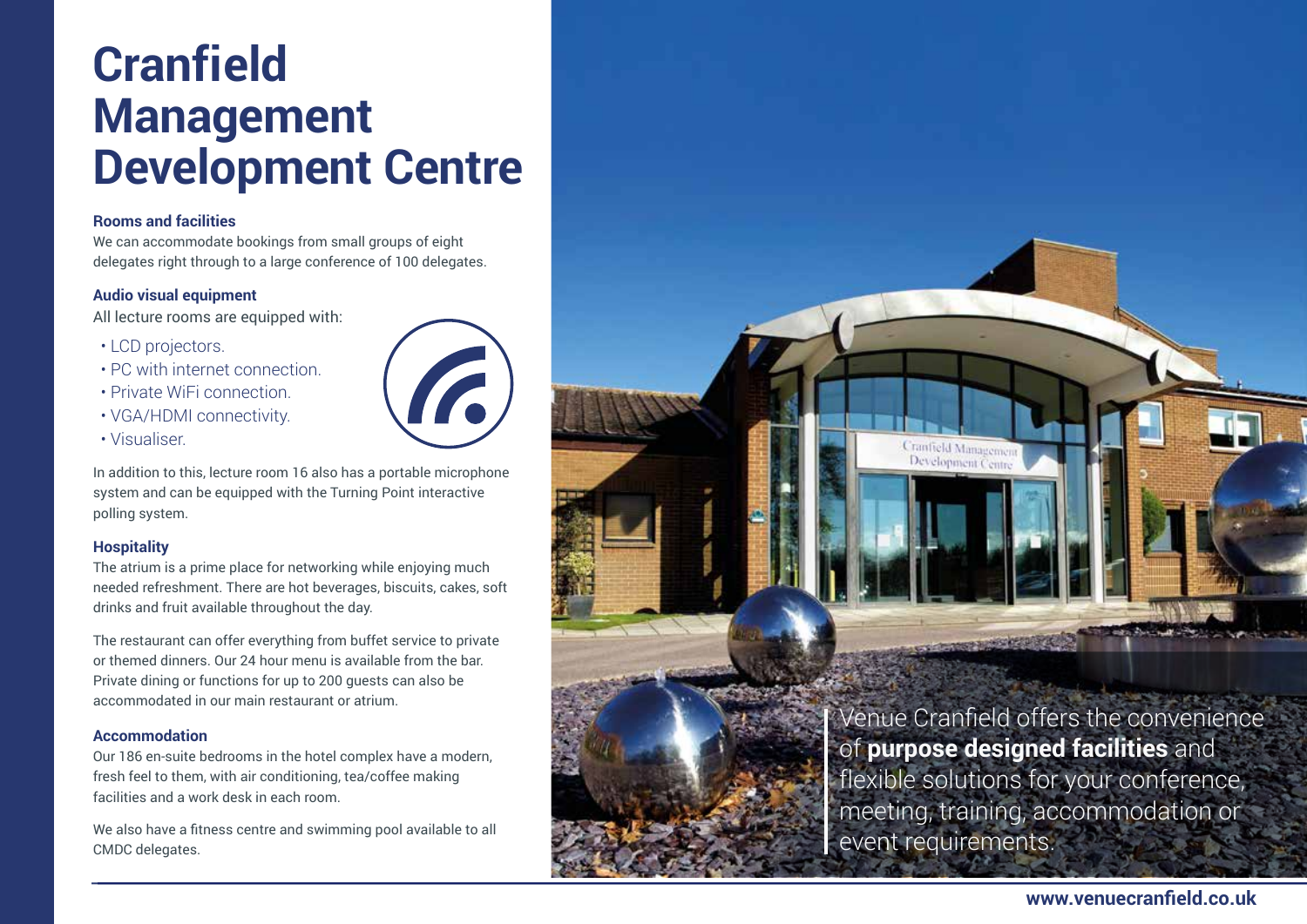# The **Vincent Building**

The Vincent Building is the main exhibition facility at Venue Cranfield, its large atrium with breakout meeting rooms is ideal for large-scale events.

The atrium is light and spacious offering the opportunity for products to be shown to their full potential.

The auditorium has theatre-style seating for 250 delegates and state-of-the-art technology for your presentations.

#### **Audio visual equipment**

All lecture rooms are equipped with:

- LCD projectors.
- PC with internet connection.
- Private WiFi connection.
- VGA/HDMI connectivity.
- Visualiser.

Access to specific AV equipment can be tailored to the needs of your event.

#### **Hospitality**

Large buffets and drinks receptions can be accommodated in the atrium giving delegates space to network and refresh in-between any presentations.

There is an on-site cafe with relaxed seating for your delegates to buy refreshments throughout the day.



Incorporating an **exhibition area** suitable for events, product launches and networking for up to 350 delegates.

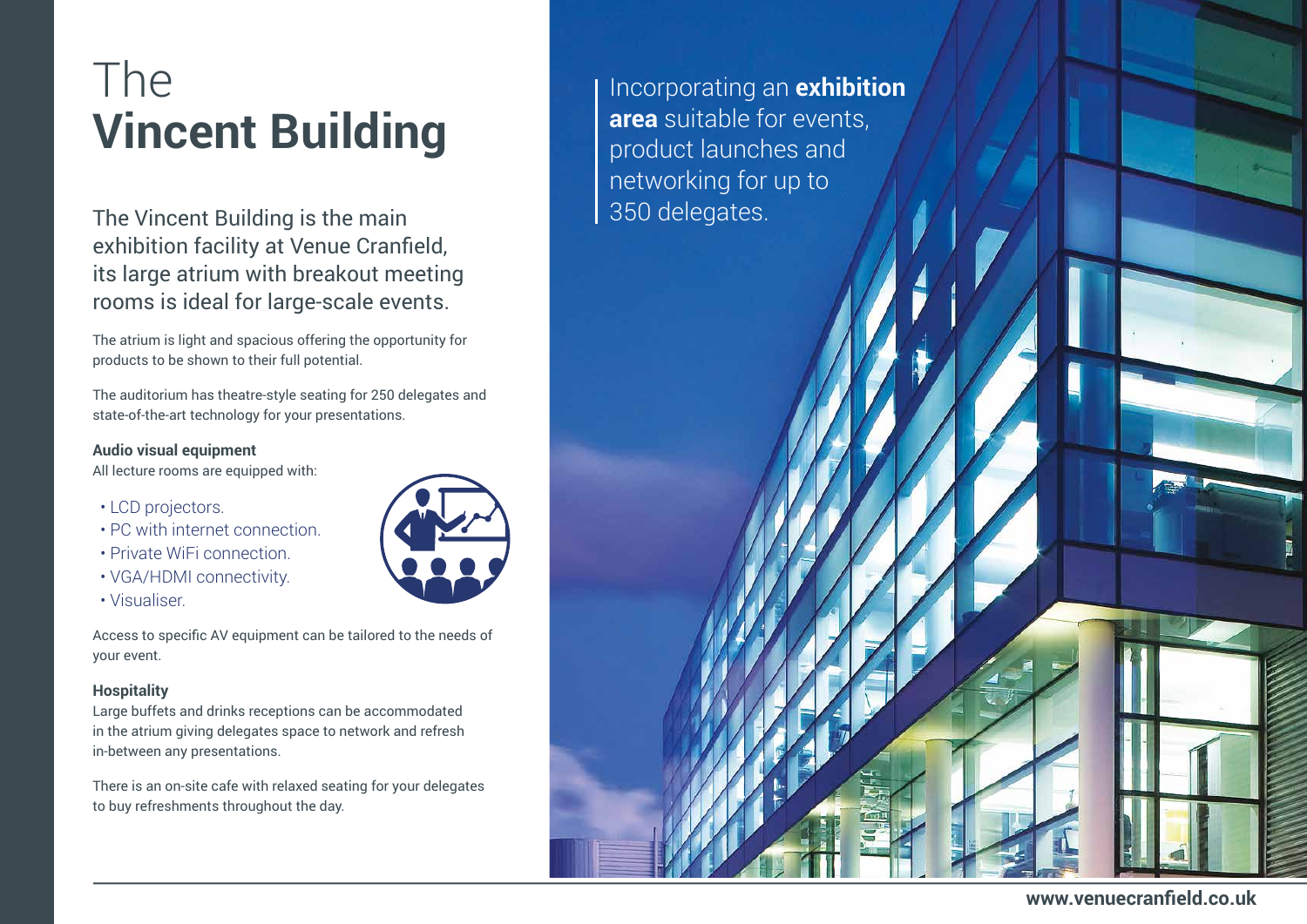# **Mitchell Hall**

Mitchell Hall has a number of flexible spaces which can be combined to provide large or small meeting spaces as required.

#### **Rooms and facilities**

Blenheim is the largest room at Mitchell Hall seating up to 200 delegates theatre-style or 120 cabaret-style. This is our most popular room for conferences, presentation dinners and weddings.

#### **Audio visual equipment**

All lecture rooms are equipped with:

- LCD Projectors.
- PC with internet connection.
- WiFi Connection in all rooms.

Access to specific AV equipment can be tailored to the needs of your event.

#### **Accommodation and hospitality**

There are 60 en-suite bedrooms at Mitchell Hall with our 186 en-suite bedrooms at CMDC next door.

All delegates can relax in the dining and bar areas. Private dinners can be arranged on request. If delegates would like something a little less formal, a cafe-style restaurant is available on-site offering breakfast, lunch and dinner.



**www.venuecranfield.co.uk**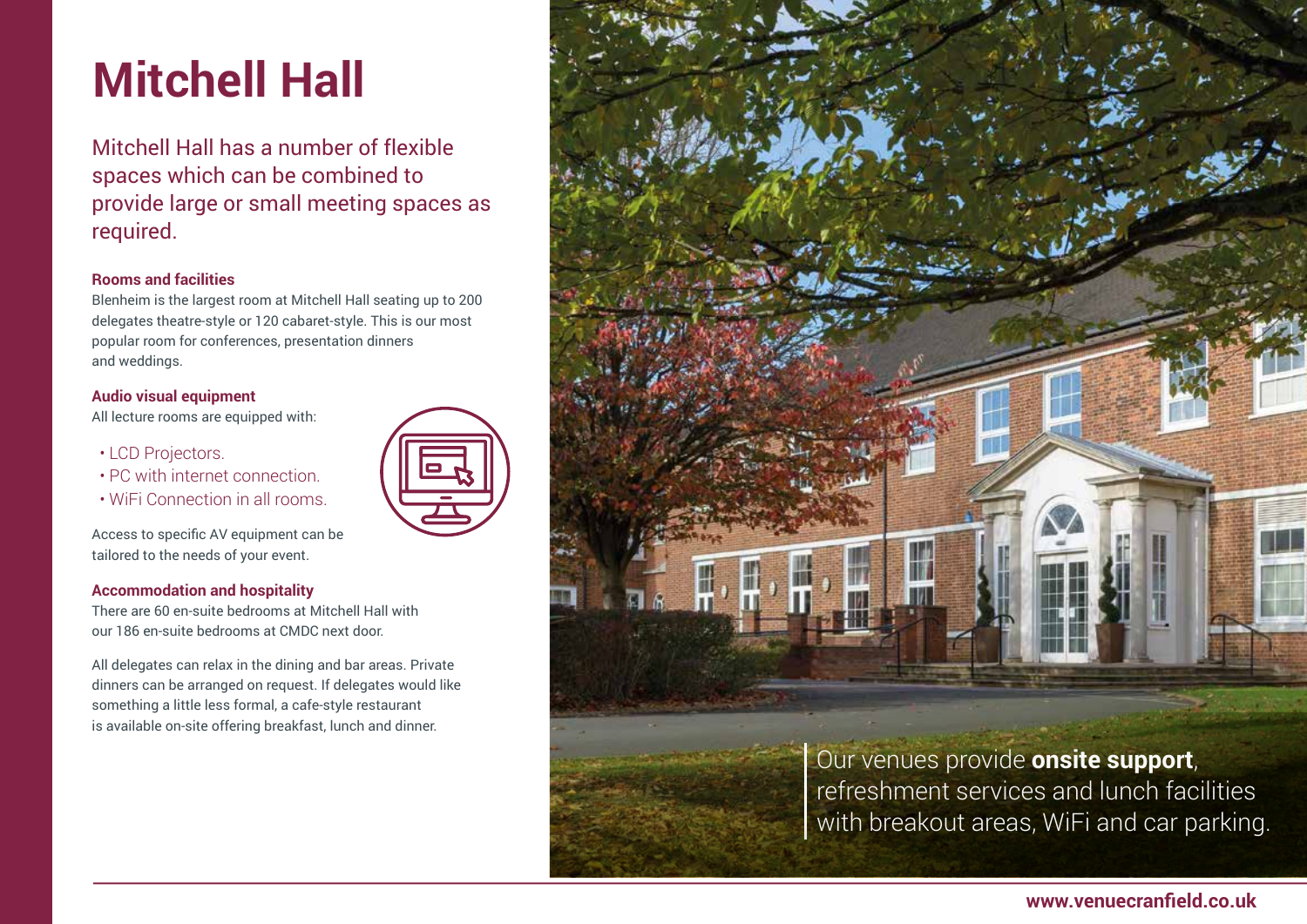# Room capacity

#### **CMDC**

| Lecture rooms | <b>Cabaret</b> | <b>Classroom</b> | <b>Boardroom</b> | U shape | <b>Theatre</b> |
|---------------|----------------|------------------|------------------|---------|----------------|
| 13            | 36             | 30               | 20               | 25      | 50             |
| 14            | 36             | 30               | 20               | 25      | 50             |
| 15            | 16             | n/a              | 16               | 16      | 25             |
| 15A           | n/a            | n/a              | 10               | n/a     | n/a            |
| 16            | n/a            | 92* tiered       | n/a              | n/a     | n/a            |
| 17            | 56             | 44               | 34               | 30      | 60             |
| 18            | 36             | 30               | 20               | 25      | 50             |
| 19            | 36             | 30               | 20               | 25      | 50             |
| 20            | n/a            | n/a              | 20               | n/a     | n/a            |
| 21            | 25             | 24               | 22               | 20      | 48             |
| 22            | 20             | 18               | 16               | 15      | 30             |

### **Vincent**

| Lecture rooms   | <b>Cabaret</b>                 | <b>Classroom</b> | <b>Boardroom</b> | U shape | <b>Theatre</b> |
|-----------------|--------------------------------|------------------|------------------|---------|----------------|
| LR <sub>1</sub> | 30                             | 60               | 28               | 20      | 60             |
| LR <sub>2</sub> | 30                             | 40               | 28               | 20      | 30             |
| LR <sub>3</sub> | 40                             | 40               | 28               | 20      | 40             |
| LR4             | 40                             | 40               | 24               | 20      | 40             |
| LR <sub>5</sub> | 18                             | 24               | 20               | 20      | 24             |
| LR <sub>6</sub> | 18                             | 24               | 20               | 20      | 24             |
| LR7             | 18                             | 24               | 20               | 20      | 24             |
| Auditorium      | n/a                            | n/a              | n/a              | n/a     | 250            |
| <b>Atrium</b>   | Exhibition space 350 delegates |                  |                  |         |                |

### **Mitchell Hall**

| Lecturer rooms           | <b>Cabaret</b> | <b>Classroom</b> | <b>Boardroom</b> | U shape | <b>Theatre</b> |
|--------------------------|----------------|------------------|------------------|---------|----------------|
| <b>Lord Kings Norton</b> | 30             | 24               | 24               | 24      | 80             |
| <b>Boardroom</b>         | n/a            | n/a              | 16               | n/a     | n/a            |
| <b>Blenheim Room</b>     | 120            | n/a              | n/a              | n/a     | 200            |

| Packages                                                                                                                                      | <b>Mitchell Hall</b><br>and Vincent<br>day rate | <b>Mitchell Hall</b><br>and Vincent<br>24 hour rate | <b>CMDC</b><br>day rate | <b>CMDC</b><br>24 hour rate |
|-----------------------------------------------------------------------------------------------------------------------------------------------|-------------------------------------------------|-----------------------------------------------------|-------------------------|-----------------------------|
| Registration and delegate badges issued on arrival                                                                                            |                                                 |                                                     | $\bullet$               | ∙                           |
| Main meeting room                                                                                                                             |                                                 |                                                     |                         |                             |
| Syndicate room                                                                                                                                |                                                 |                                                     |                         |                             |
| <b>Complimentary parking</b>                                                                                                                  |                                                 |                                                     |                         |                             |
| <b>Complimentary Wi-Fi</b>                                                                                                                    |                                                 |                                                     |                         |                             |
| <b>Equipment</b>                                                                                                                              |                                                 |                                                     |                         |                             |
| Projector and screen                                                                                                                          | ٠                                               |                                                     |                         |                             |
| <b>Wolfvision visualiser</b>                                                                                                                  |                                                 |                                                     |                         |                             |
| PC with smartboard                                                                                                                            |                                                 |                                                     |                         |                             |
| PC/laptop connection                                                                                                                          |                                                 |                                                     |                         |                             |
| DVD player                                                                                                                                    |                                                 |                                                     |                         |                             |
| On-site AV support                                                                                                                            |                                                 |                                                     |                         |                             |
| <b>Flipcharts</b>                                                                                                                             |                                                 |                                                     |                         |                             |
| Whiteboards                                                                                                                                   |                                                 |                                                     |                         |                             |
| Water, pads, pens and sweets for each delegate                                                                                                |                                                 |                                                     |                         |                             |
| <b>Hospitality</b>                                                                                                                            |                                                 |                                                     |                         |                             |
| Three servings of tea, coffee and biscuits                                                                                                    |                                                 |                                                     |                         |                             |
| Unlimited access to our refreshment counter<br>throughout the day - which includes, pastries,<br>biscuits, cakes, fresh fruit and soft drinks |                                                 |                                                     |                         |                             |
| <b>Buffet lunch</b>                                                                                                                           |                                                 |                                                     |                         |                             |
| Three course dinner served in the main restaurant                                                                                             |                                                 |                                                     |                         |                             |
| <b>Accommodation</b>                                                                                                                          |                                                 |                                                     |                         |                             |
| Bed and breakfast in a double bedded, en-suite<br>room                                                                                        |                                                 |                                                     |                         |                             |
| Use of the swimming pool, fitness centre and sauna                                                                                            |                                                 |                                                     |                         |                             |

### **www.venuecranfield.co.uk**